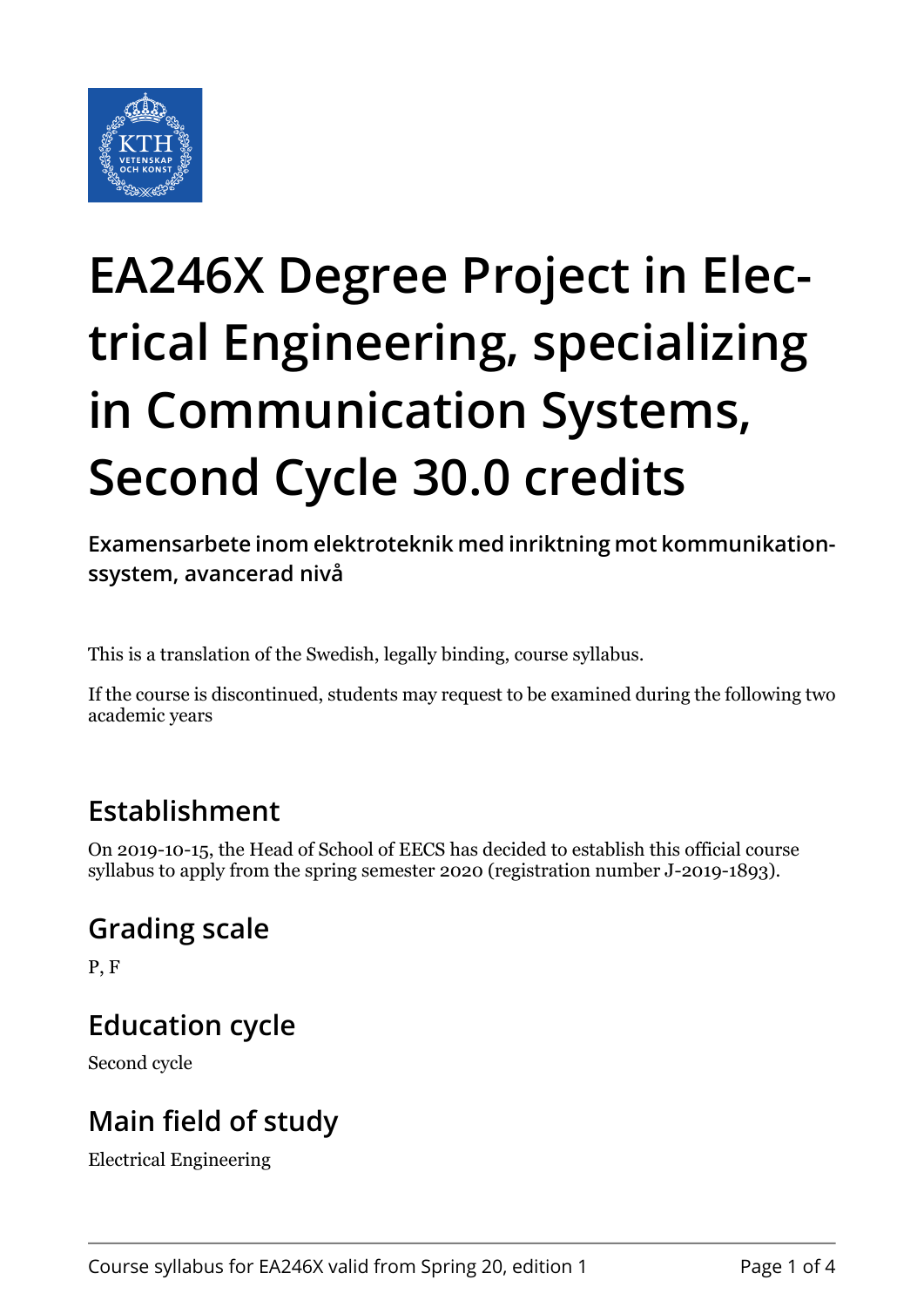# **Language of instruction**

The language of instruction is specified in the course offering information in the course catalogue.

### **Intended learning outcomes**

After passing the degree project course, the student should be able to:

- show advanced knowledge within the main field of study/the specialisation for the education, including advanced insight into current research and development work
- show methodological knowledge within the main field of study/the specialisation for the education
- participate in research and development work and thereby contribute to the knowledge development
- with a holistic approach, critically, independently and creatively identify, formulate, analyse, assess and deal with complex phenomena and issues, even with limited information
- plan and with adequate methods carry out qualified assignments within given frames, and evaluate this work
- integrate knowledge critically and systematically and identify the need of additional knowledge
- in Swedish or in English, in speech and writing clearly report and discuss their conclusions and the knowledge and arguments on which they are based
- within the frames of the degree project identify the role of the scholarship and the engineer in the society
- within the frame of the specific degree project identify which issues that need to be answered in order to observe relevant dimensions of sustainable development
- within the frames of the degree project assess and show awareness of ethical aspects of research and development work, with respect to methods, working methods and results of the degree project

in order to be able to participate in research and development or work independently in other qualified activities according to the national aims for a Degree of Master of Science in Engineering and Degree of Master of Science in Higher Education Ordinance.

#### **Course contents**

Before the degree project course is started, the student should identify an appropriate degree project assignment and formulate a project proposal, so that this can be approved by the examiner. The assignment should be chosen so that it implies a natural progression of the knowledge and skills that have been acquired within the education and in a possible specialisation within the education.

 • The student writes an individual plan for the degree project, in which the problem description/assignment and the preconditions for the implementation of the work are specified.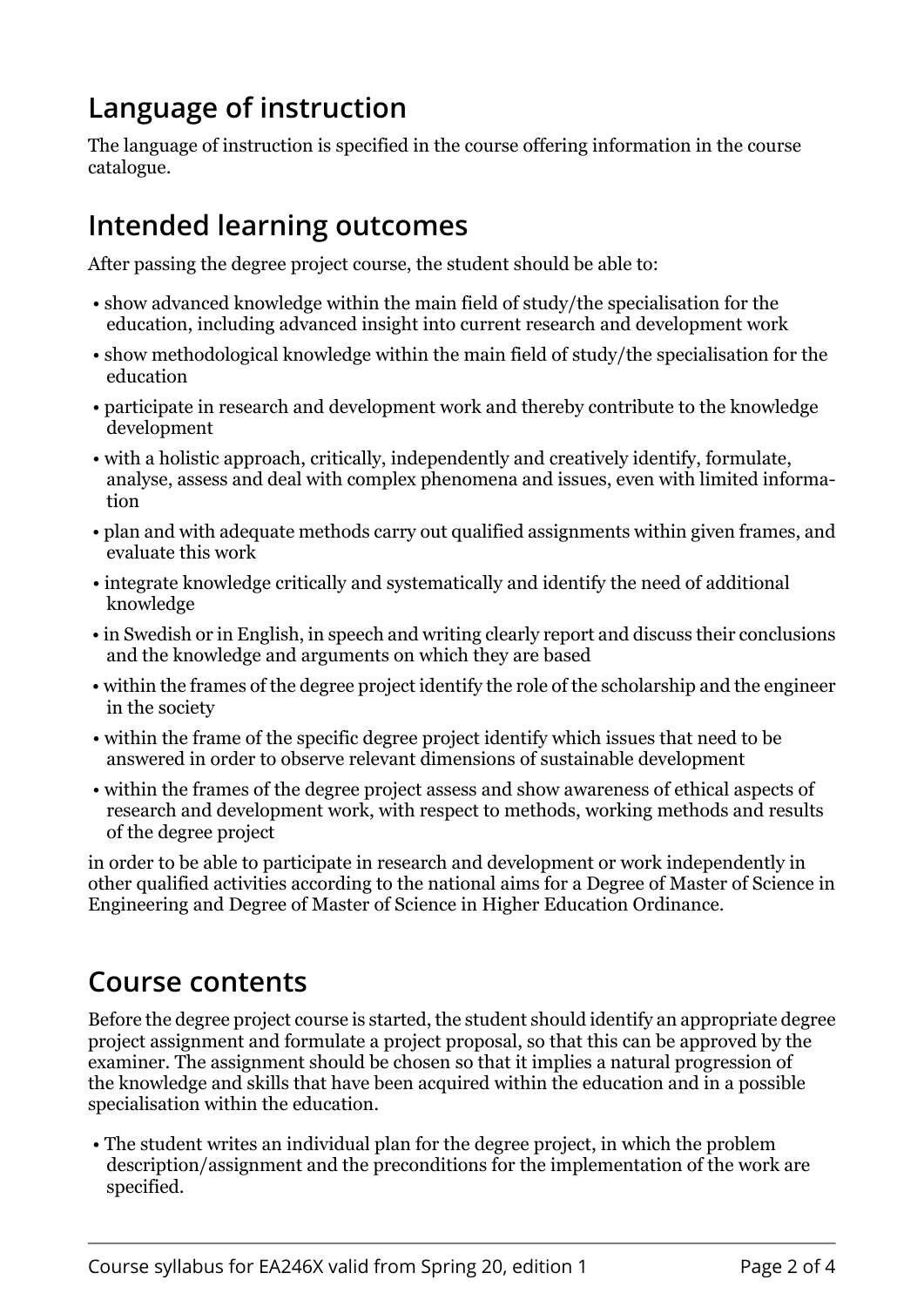- The student carries out an in-depth pre-study including discussions of method choice and theoretical background with a literature study that is reported as part of a draft to a preliminary version of the written degree project report.
- The student independently carries out a degree project, where knowledge and methods from the education are applied.
- The student plans and carries out an oral presentation and defence of his or her degree project.
- The student carries out an oral and written review of another second-cycle degree project.
- The student writes and presents a written degree project report, where the student clearly accounts for and discusses own conclusions in the degree project and the knowledge and the arguments that underpin them.
- The student carries out a self-evaluation of the degree project according to established model.

### **Specific prerequisites**

Passed courses at second cycle level of at least 60 credits, including courses that are relevant for the degree project including a course in theory of knowledge and research methodology.

If the student is registered on an engineering programme should all courses that are required for issuing of Degree of Bachelor be completed.

#### **Examination**

• PRO1 - Project, 30.0 credits, grading scale: P, F

Based on recommendation from KTH's coordinator for disabilities, the examiner will decide how to adapt an examination for students with documented disability.

The examiner may apply another examination format when re-examining individual students.

In PRO1 is included

- individual plan for the degree project
- pre-study, discussion of method choice and literature study
- written report with summary/abstract in both swedish and english
- self-assessment report
- an oral presentation
- a written and oral review (public discussion) of another student's second-cycle degree project
- the final version of the report.

#### **Other requirements for final grade**

Active attendance at two oral presentations of degree projects for second-cycle studies.